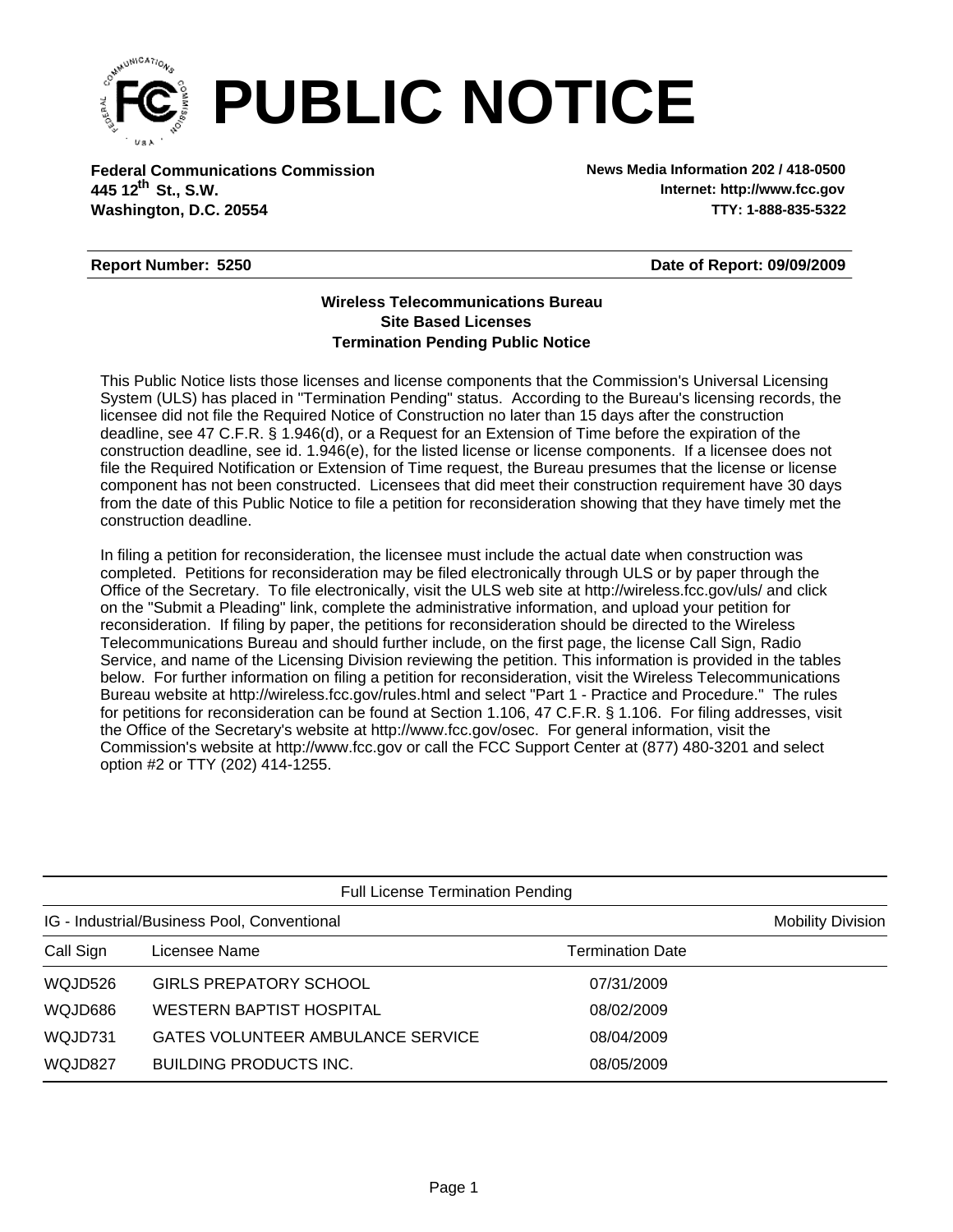|                         | <b>Full License Termination Pending</b>                     |                         |                          |
|-------------------------|-------------------------------------------------------------|-------------------------|--------------------------|
| TI - TV Intercity Relay | <b>Broadband Division</b>                                   |                         |                          |
| Call Sign               | Licensee Name                                               |                         |                          |
| <b>WQIG869</b>          | ROCKY MOUNTAIN PUBLIC BROADCASTING NETWOF                   | 08/06/2009              |                          |
|                         | YO - Other Indust/Land Transp. 806-821/851-866 MHz, Trunked |                         | <b>Mobility Division</b> |
| Call Sign               | Licensee Name                                               | <b>Termination Date</b> |                          |
| WQAS996                 | <b>MidAmericn Energy Company</b>                            | 08/02/2009              |                          |
| WQAT216                 | MIDAMERICAN ENERGY COMPANY                                  | 08/02/2009              |                          |
| WQAT466                 | MidAmerican Energy Company                                  | 08/03/2009              |                          |
|                         |                                                             |                         |                          |
|                         | <b>Location Termination Pending</b>                         |                         |                          |
|                         |                                                             |                         |                          |

| Call Sign | Licensee Name | City     | State     | Location Termination |      |
|-----------|---------------|----------|-----------|----------------------|------|
|           |               | _atitude | Longitude |                      | Date |

| <b>Frequency Termination Pending</b>        |                                        |                  |                           |                |           |                          |
|---------------------------------------------|----------------------------------------|------------------|---------------------------|----------------|-----------|--------------------------|
| IG - Industrial/Business Pool, Conventional |                                        |                  |                           |                |           | <b>Mobility Division</b> |
| Call Sign<br><b>Stn Class</b>               | Licensee Name<br>Lower/Upper Frequency | City<br>Latitude | <b>State</b><br>Longitude | Loc.<br>Path # | Ant.<br># | Termination<br>Date      |
| <b>KTR309</b>                               | <b>BATES COLLEGE</b>                   |                  |                           | 3              | 1         | 08/04/2009               |
| <b>MO</b>                                   | 151.68500000                           |                  |                           |                |           |                          |
| <b>KTR309</b>                               | <b>BATES COLLEGE</b>                   |                  |                           | 3              | 1         | 08/04/2009               |
| <b>MO</b>                                   | 151.74500000                           |                  |                           |                |           |                          |
| <b>KTR309</b>                               | <b>BATES COLLEGE</b>                   |                  |                           | 3              | 1         | 08/04/2009               |
| <b>MO</b>                                   | 160.15500000                           |                  |                           |                |           |                          |
| WPLE626                                     | VISALIA UNIFIED SCHOOL DISTRICT        | <b>EXETER</b>    | CA                        | 4              | 1         | 08/05/2009               |
| <b>MO</b>                                   | 461.66250000                           | 36-17-14.8 N     | 119-5-22.4 W              |                |           |                          |
| WPLE626                                     | VISALIA UNIFIED SCHOOL DISTRICT        | <b>EXETER</b>    | CA                        | 4              | 1         | 08/05/2009               |
| <b>MO</b>                                   | 466.66250000                           | 36-17-14.8 N     | 119-5-22.4 W              |                |           |                          |
| WQFT374                                     | <b>COPELAND CORPORATION</b>            | <b>LEBANON</b>   | <b>MO</b>                 | 1              | 2         | 08/04/2009               |
| FB <sub>2</sub>                             | 461.38750000                           | 37-40-10.1 N     | 92-38-10.6 W              |                |           |                          |
| WQFT374                                     | <b>COPELAND CORPORATION</b>            | <b>LEBANON</b>   | <b>MO</b>                 | 2              | 1         | 08/04/2009               |
| <b>MO</b>                                   | 461.38750000                           | 37-40-10.1 N     | 92-38-10.6 W              |                |           |                          |
| WQFT374                                     | <b>COPELAND CORPORATION</b>            | <b>LEBANON</b>   | <b>MO</b>                 | 2              | 1         | 08/04/2009               |
| <b>MO</b>                                   | 466.38750000                           | 37-40-10.1 N     | 92-38-10.6 W              |                |           |                          |